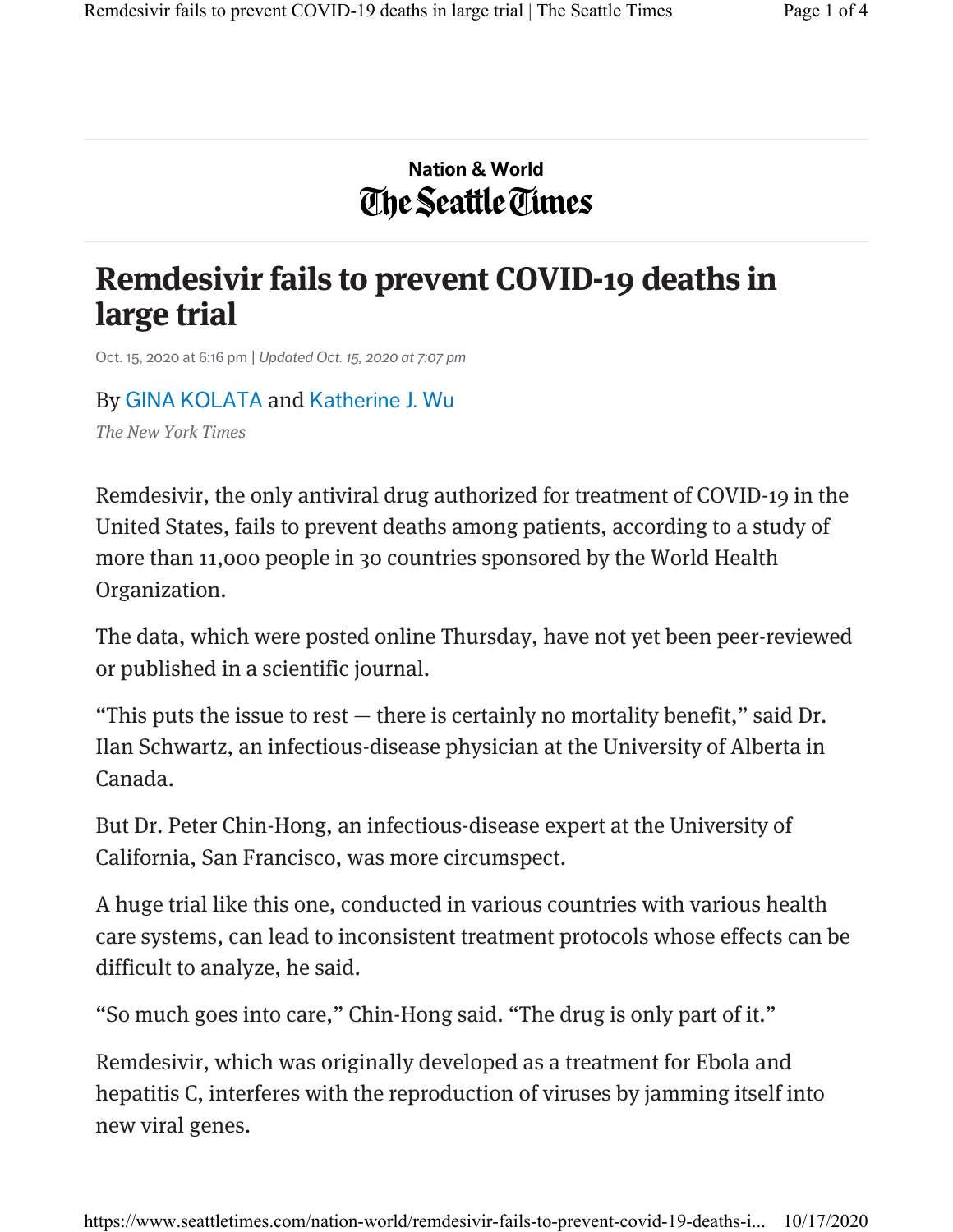The drug was granted emergency authorization by the Food and Drug Administration on May 1 following a trial by the National Institutes of Health, which found that remdesivir modestly reduced the time to recovery in severely ill patients.

That study, too, did not find that remdesivir prevented deaths in patients with COVID-19. Dr. Anthony Fauci, director of the National Institute of Allergy and Infectious Diseases, acknowledged at the time that remdesivir was not a "knockout" drug.

A final analysis, published in The New England Journal of Medicine on Oct. 8, suggested "a trend toward reduced mortality" in certain patients receiving remdesivir, according to the drug's maker, Gilead.

Gilead disputed the conclusions of the WHO study Thursday, noting that a variety of drugs and drug combinations had been evaluated under a wide range of circumstances and that more rigorous studies had found a benefit.

Because of its design, there was "significant heterogeneity" in the way the trial was conducted. "Consequently, it is unclear if any conclusive findings can be drawn from the study results," the company said in a prepared statement.

The antiviral has become part of the standard of care for COVID-19 patients in the United States and has been administered to thousands of patients since its approval, including President Donald Trump after his diagnosis with COVID-19 this month.

The drug costs \$3,120 per treatment course for patients with private insurance in the United States.

Although originally cleared only for use in people who were sick enough to need supplemental oxygen or breathing support, remdesivir's emergency authorization was expanded in August to include all hospitalized patients, regardless of disease severity.

The move was criticized by some experts, who said the FDA had made the shift without sufficient evidence.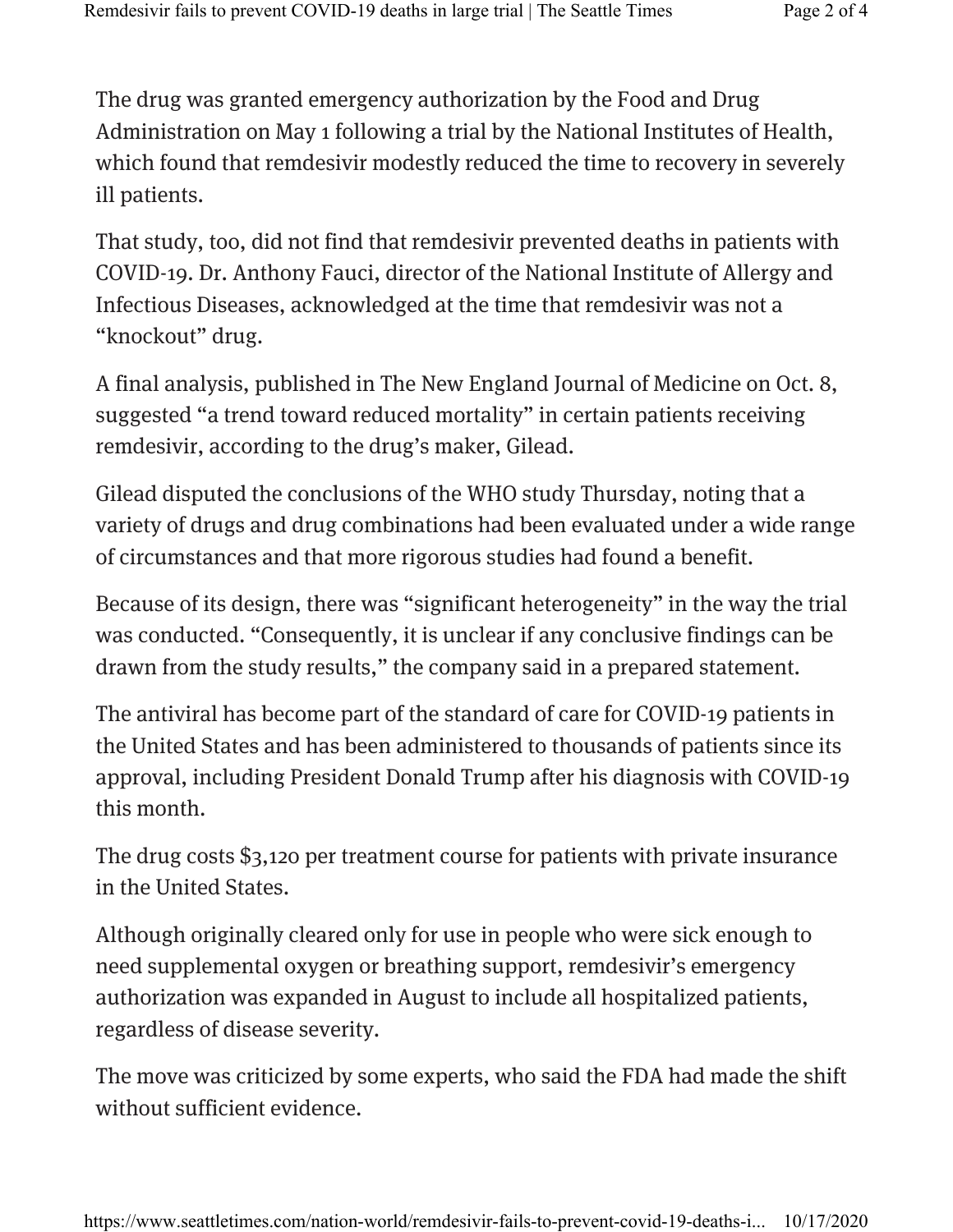The WHO's study, called the Solidarity trial, enrolled more than 11,300 adults with COVID-19 in 405 hospitals in 30 countries. The participants were given four drugs singly or in combination: remdesivir, hydroxychloroquine, lopinavir, interferon or interferon plus lopinavir. About 4,100 received no drug treatment.

In the end, no drug or combination reduced mortality, the chances that mechanical ventilation would be needed or time spent in the hospital, compared with the patients without drug treatment.

Several previous studies had pointed to the futility of hydroxychloroquine and lopinavir as treatments against the coronavirus. Less data has been published on interferon, a molecule produced by the immune system in response to viruses.

In their manuscript, the study's authors called the overall findings "unpromising" and said they "suffice to refute early hopes" that any of the drugs tested "will substantially reduce inpatient mortality, initiation of ventilation or hospitalization duration."

The remdesivir findings aren't terribly surprising based on previous findings, but they are "still impactful," especially given the dizzying size of the Solidarity trial, said Dr. Maricar Malinis, an infectious disease physician at Yale University.

Still, both Schwartz and Malinis noted that remdesivir might still benefit people with COVID-19 earlier in the course of their illness.

Severe COVID-19 is thought to be driven largely by an overly exuberant immune response that starts several days after the virus infects the body. Before that happens, an antiviral might tamp down the virus enough to protect a person from the immune system's friendly fire.

Administering remdesivir after that point may be pointless, Schwartz said, adding, "The horse is out of the barn."